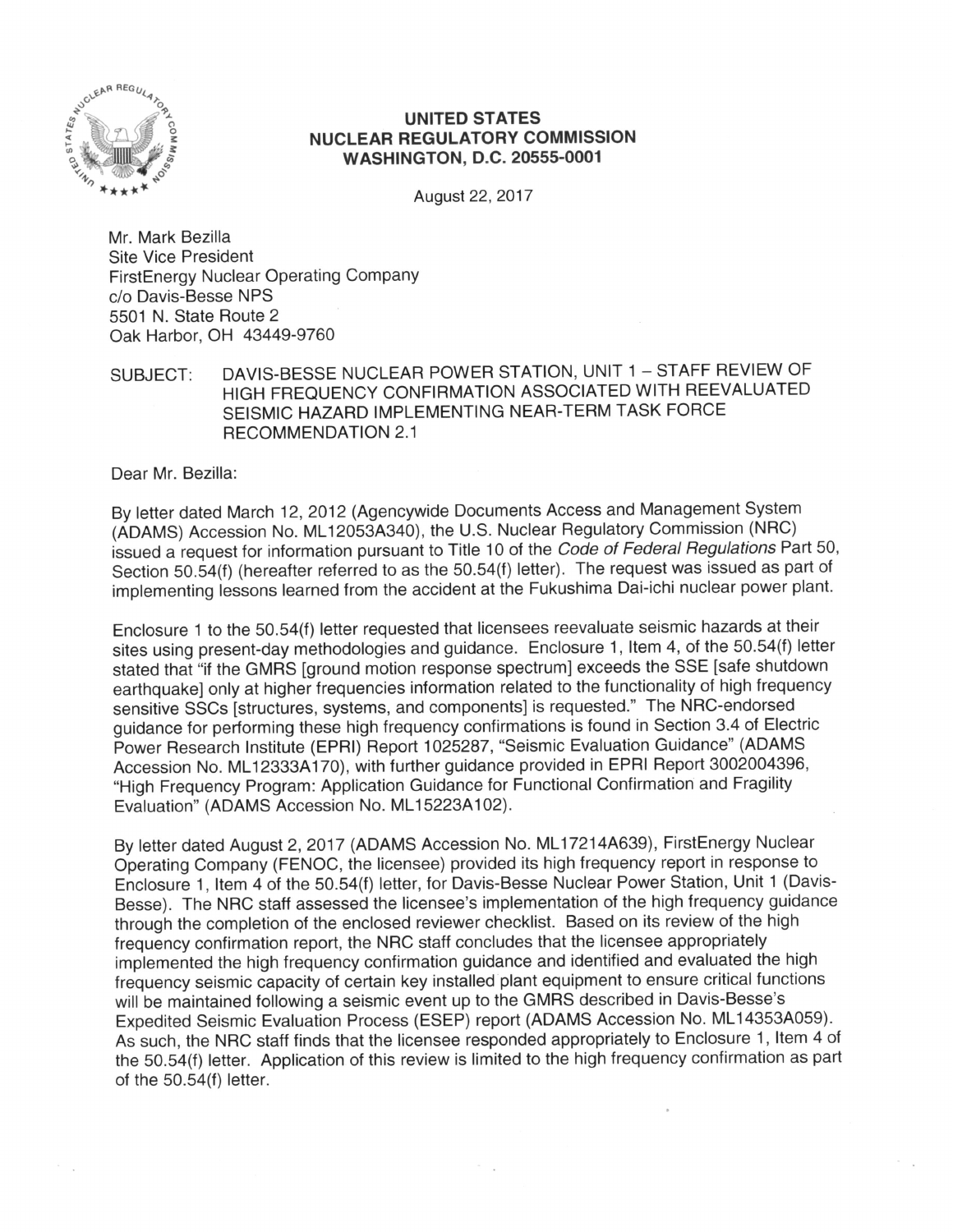# CLOSURE OF PHASE TWO EVALUATION

As noted by NRC letter dated October 27, 2015 (ADAMS Accession No. ML15194A015), Daivis-Besse screened in to perform spent fuel pool and high frequency limited-scope evaluations. With the previous completion of the spent fuel pool evaluation, the NRC staff concludes that no further response or regulatory action for the seismic reevaluation associated with the 50.54(f) letter is required for Davis-Besse. Therefore, this letter closes out the NRC's efforts associated with Phases 1 and 2 of the seismic reevaluation portion of the 50.54(f) letter.

If you have any questions, please contact me at (301) 415-3041 or via e-mail at Stephen.Wyman@nrc.gov.

Sincerely.

Stephen Wyman, Project Manager Hazards Managément Branch Japan Lessons-Learned Division Office of Nuclear Reactor Regulation

Docket No. 50-346

Enclosure: Technical Review Checklist

cc w/encl: Distribution via Listserv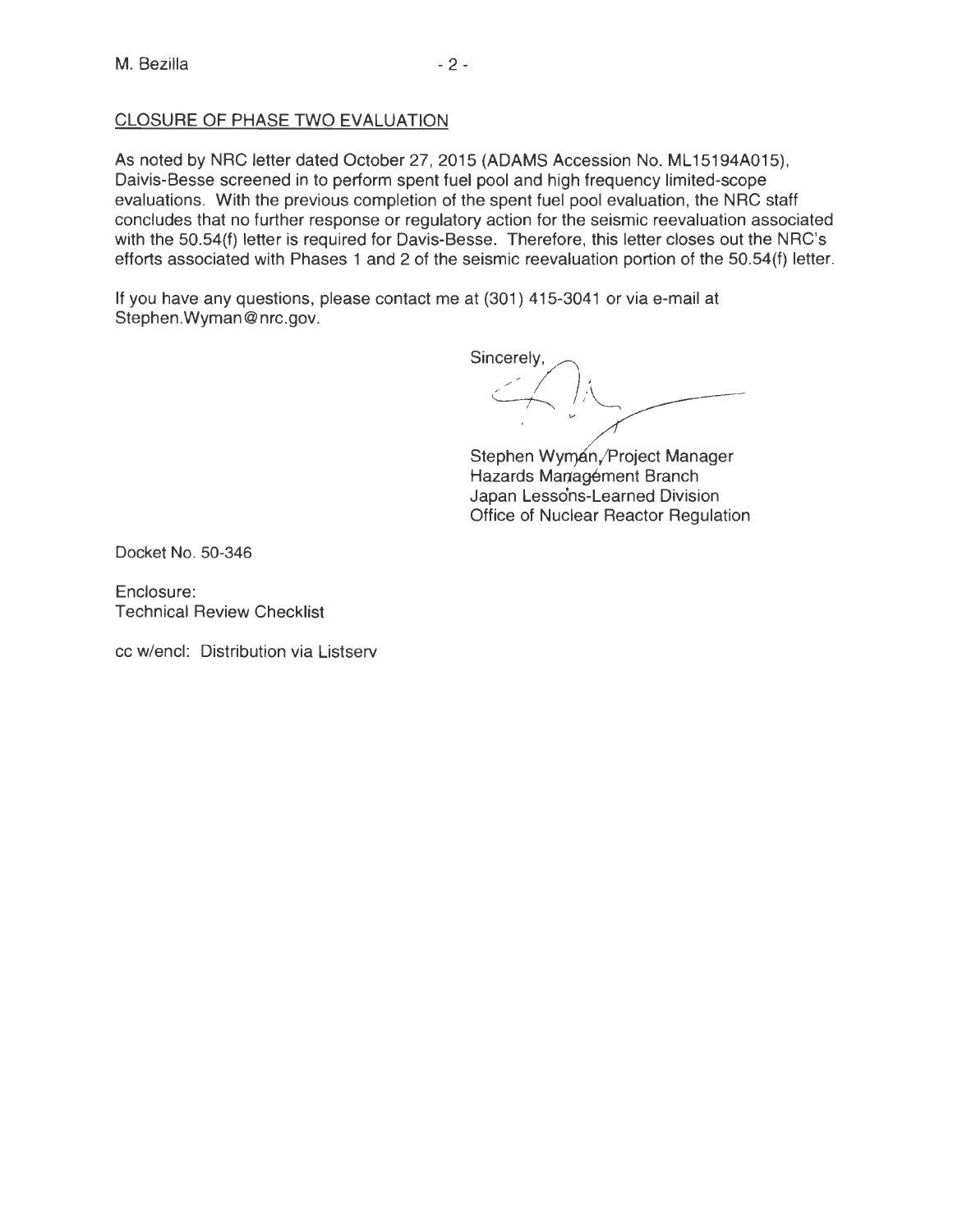## TECHNICAL REVIEW CHECKLIST BY THE OFFICE OF NUCLEAR REACTOR REGULATION RELATED TO HIGH FREQUENCY CONFIRMATION IMPLEMENTING NEAR-TERM TASK FORCE RECOMMENDATION 2.1 SEISMIC DAVIS-BESSE NUCLEAR POWER STATION. UNIT 1 DOCKET NO. 50-346

By letter dated March 12, 2012 (Agencywide Documents Access and Management System (ADAMS) Accession No. ML 12053A340), the U.S. Nuclear Regulatory Commission (NRC) issued a request for information to all power reactor licensees and holders of construction permits in active or deferred status, pursuant to Title 10 of the Code of Federal Regulations (1 O CFR), Section 50.54(f) (hereafter referred to as the 50.54(f) letter). Enclosure 1 of the 50.54(f) letter requests addressees to reevaluate the seismic hazard at their site using presentday methods and guidance for licensing new nuclear power plants. Item 4 in Enclosure 1 to the 50.54(f) letter requests addressees to provide information related to high frequency sensitive structures, systems, and components (SSCs) for plants whose ground motion response spectra (GMRS) exceeds the safe shutdown earthquake (SSE) only at higher frequencies.

Additionally, by letter dated July 30, 2015 (ADAMS Accession No. ML 15223A095), the Nuclear Energy Institute (NEI) submitted Electric Power Research Institute (EPRI) report EPRI 3002004396, "High Frequency Program: Application Guidance for Functional Confirmation and Fragility Evaluation" (hereafter referred to as the high frequency (HF) guidance). The HF guidance proposes methods for applying HF seismic testing results to support plant-specific analyses of potential HF effects. Specific guidance is given for plants performing a limitedscope high HF confirmation to address the information requested in Item 4 in Enclosure 1 of the 50.54(f) letter. The limited-scope HF confirmation is a simplified seismic capacity evaluation focusing on the potential impacts of HF motion on key plant functions following a seismic event. By letter dated September 17, 2015 (ADAMS Accession No. ML 15218A569), the NRC staff endorsed the HF guidance. Licensees with a reevaluated seismic hazard exceeding the SSE above 10 Hertz (Hz) and not performing a seismic probabilistic risk assessment were to submit a HF confirmation report in accordance with the schedule in an NRC letter dated October 27, 2015 (ADAMS Accession No. ML15194A015).

By letter dated August 2, 2017 (ADAMS Accession No. ML 17214A639), FirstEnergy Nuclear Operating Company (FENOC, the licensee) provided its HF report in response to Enclosure 1, Item 4 of the 50.54(f) letter, for Davis-Besse Nuclear Power Station, Unit 1 (Davis-Besse). The NRC staff assessed the licensee's implementation of the HF guidance through the completion of a reviewer checklist, which is provided below, and confirmed that the licensee's HF confirmation met the guidance. The application of this staff review is limited to the HF confirmation as part of the 50.54(f) letter.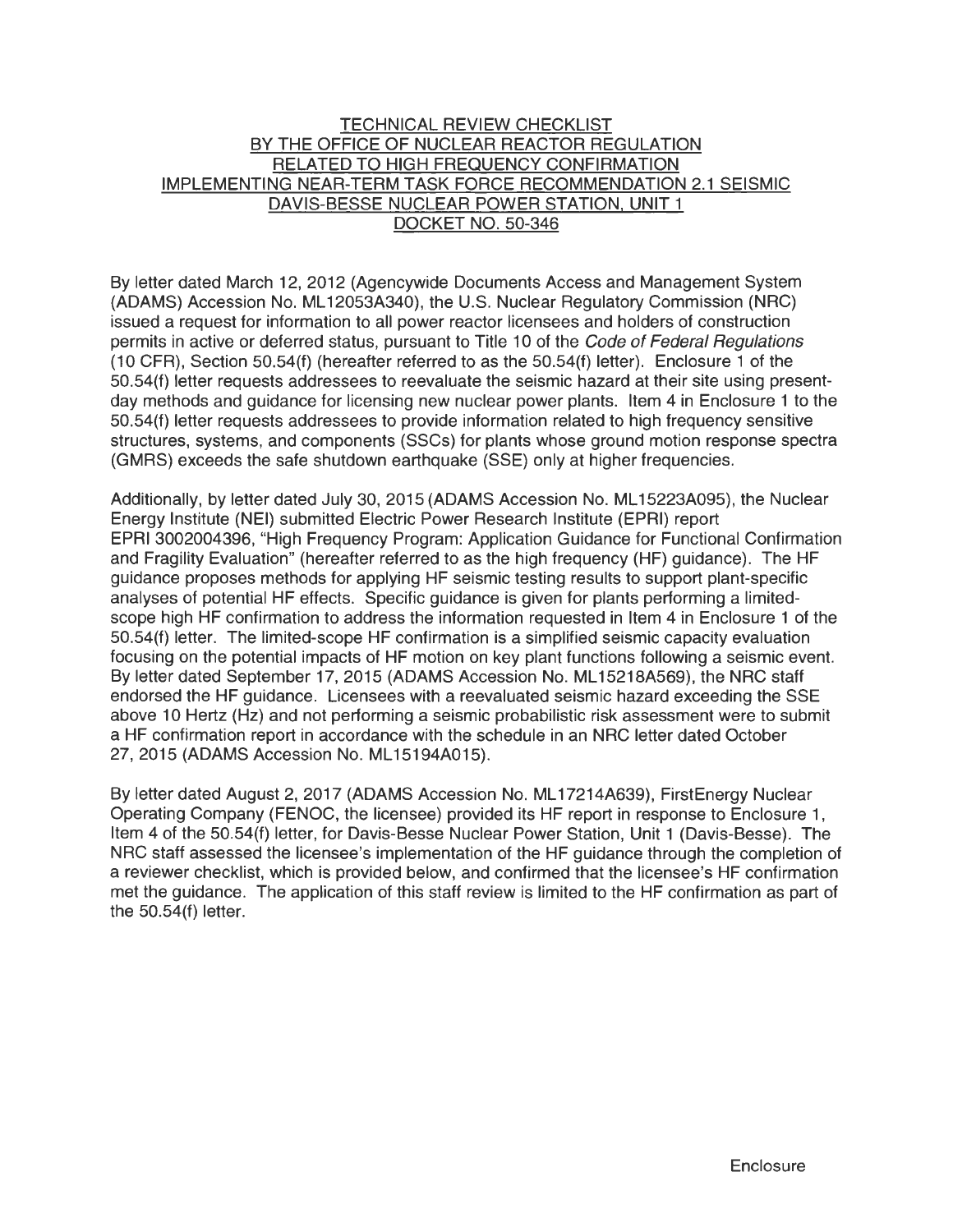| Component Selection (EPRI 3002004396 Section 4.2)                                                                                                                             |               |
|-------------------------------------------------------------------------------------------------------------------------------------------------------------------------------|---------------|
| The objective of the HF confirmation is to determine if the HF ground                                                                                                         |               |
| motion resulting from a seismic event could impact key plant safety                                                                                                           |               |
| functions that are critical following a plant trip/scram. Section 2 of the                                                                                                    |               |
| guidance summarizes EPRI's research on the impact of HF seismic                                                                                                               |               |
| activity which concludes that bi-stables (relays) in seal-in or lock-out                                                                                                      |               |
| (SILO) circuits could impact plant response. Component selection                                                                                                              |               |
| should identify any SILO-related relays that could directly impact                                                                                                            |               |
| critical functions following a trip. Licensees should provide sufficient                                                                                                      |               |
| description to clarify the potential impact in each of five major areas                                                                                                       |               |
| that encompass plant response: reactor (Rx) trip/scram, Rx vessel                                                                                                             |               |
| inventory control, Rx vessel pressure control, core cooling and                                                                                                               |               |
| alternating current/direct current (ac/dc) power systems.                                                                                                                     |               |
| The licensee provided adequate description of the function with<br>reasonable justification to support component selection in each of the<br>following five functional areas: |               |
| Rx trip/scram                                                                                                                                                                 | Yes / No / NA |
| Rx vessel inventory control<br>٠                                                                                                                                              | Yes / No / NA |
| Rx vessel pressure control                                                                                                                                                    | Yes / No / NA |
| core cooling                                                                                                                                                                  | Yes / No / NA |
| ac/dc power systems                                                                                                                                                           | Yes / No / NA |
| The licensee identified-SILO related circuits within the equipment<br>scope.                                                                                                  | Yes / No / NA |
|                                                                                                                                                                               |               |
| The licensee identified the applicable contact configurations for SILO<br>related circuits.                                                                                   | Yes / No / NA |
|                                                                                                                                                                               |               |
| The licensee identified the locations of components (i.e., buildings and                                                                                                      |               |
| cabinets).                                                                                                                                                                    | Yes / No / NA |
|                                                                                                                                                                               |               |
| Notes from staff reviewer: Licensee identified 80 components for confirmation.                                                                                                |               |
|                                                                                                                                                                               |               |
| Deviation(s) or deficiency(ies) and Resolution: None                                                                                                                          |               |
|                                                                                                                                                                               |               |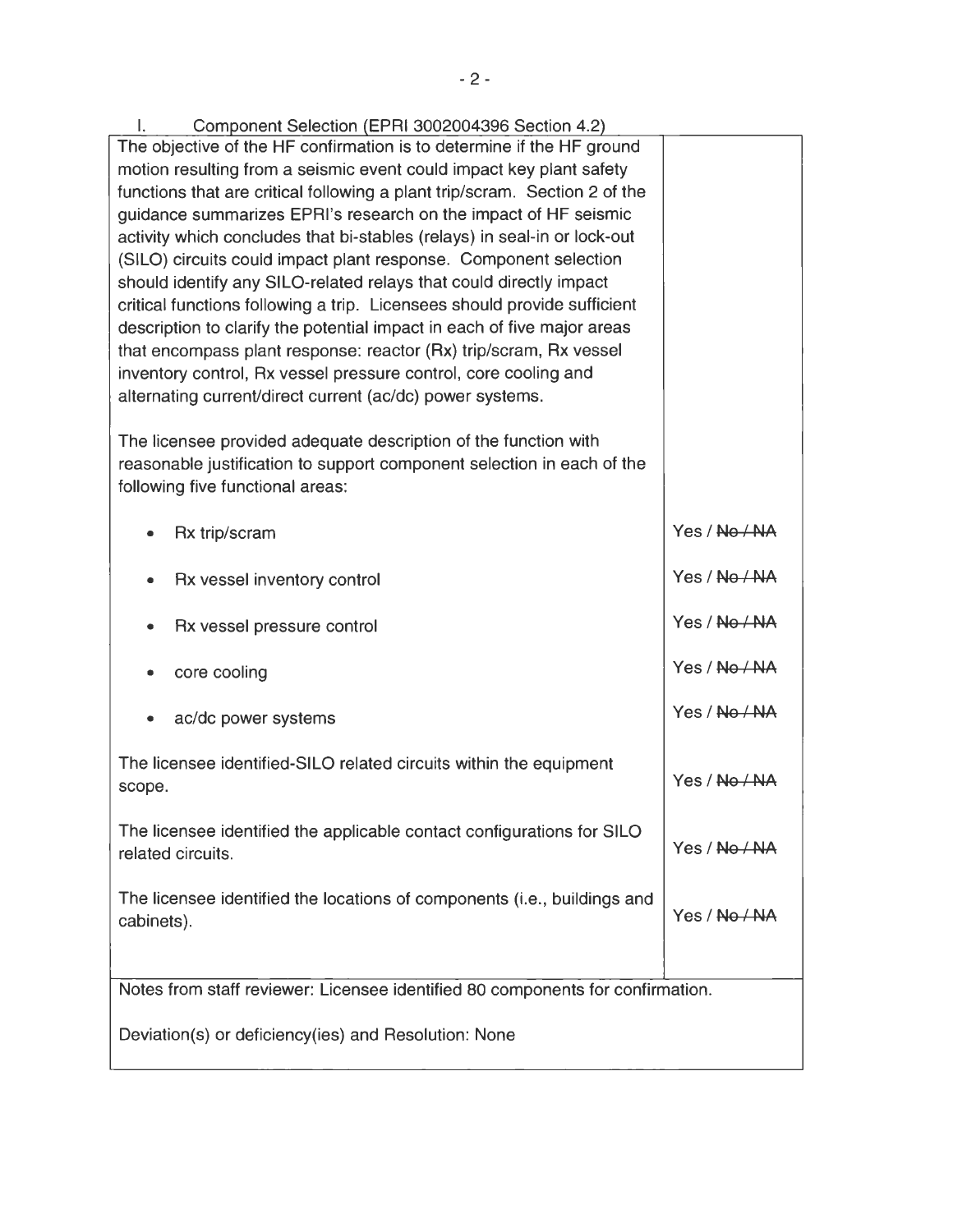The NRC staff concludes:

• The licensee's definition of the equipment list meets the HF guidance. Yes / Ne

II. Horizontal Seismic Demand (EPRI 3002004396 Sections 3.2 and 3.3) For each equipment location, the licensee:

| used the GMRS from the Seismic Hazard and Screening<br>Report (SHSR). | Yes / No            |
|-----------------------------------------------------------------------|---------------------|
| developed a Foundation Input Response Spectra (FIRS).                 | <del>Yes</del> / No |
| provided justification for not providing FIRS.                        | Yes / No / NA       |

Notes from staff reviewer: The licensee did not use the GMRS documented in its March 2014 SHSR. It used the same GMRS that was used for the Davis-Besse expedited seismic evaluation (ESEP) report, which was previously found acceptable for use in Recommendation 2.1 seismic activities by the NRC staff. The staff notes that the GMRS is less than the SSE over some ranges. Because the new GMRS is similar to and bounds the SHSR GMRS at frequencies above ~3 Hz, the NRC staff determined that this GMRS is acceptable for the limited scope, HF evaluation.

Deviation(s) or deficiency(ies) and Resolution: None

| The NRC staff concludes:                                        |          |
|-----------------------------------------------------------------|----------|
| • The licensee's definition of the horizontal seismic demand is | Yes / No |
| acceptable for use in the HF confirmation.                      |          |
|                                                                 |          |

## Ill. Component Horizontal Seismic Demand (EPRI 3002004396 Sections 4.3, 4.4, and 4.5)

| For each component location, the licensee must apply amplification     |          |
|------------------------------------------------------------------------|----------|
| factors to the peak horizontal GMRS between 15 Hz and 40 Hz to         |          |
| determine the horizontal demand for each component. The structural     |          |
| amplification factor (AF) is given by Figure 4-3 in the guidance based |          |
| on height above foundation. The cabinet AF is based on cabinet         |          |
| construction per EPRI NP-7148.                                         |          |
|                                                                        |          |
| The licensee:                                                          |          |
|                                                                        |          |
| identified the peak horizontal acceleration.<br>$\bullet$              | Yes / Ne |
|                                                                        |          |
|                                                                        |          |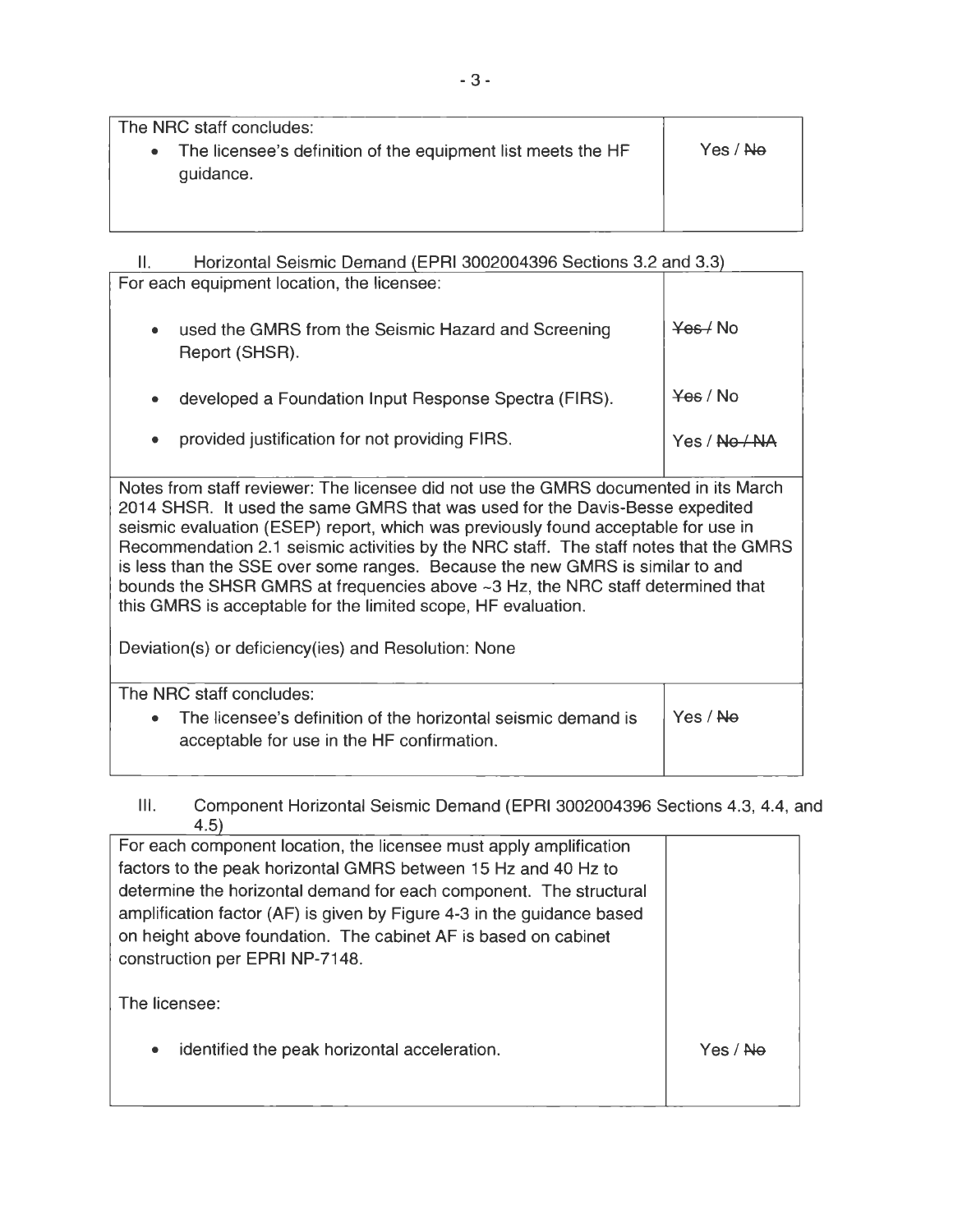| used structural amplification factors based on height above<br>٠<br>foundation from Figure 4-3 in the HF guidance (Section 4.3.2).                              | Yes / Ne            |
|-----------------------------------------------------------------------------------------------------------------------------------------------------------------|---------------------|
| provided justification for selection of low, medium or high<br>۰<br>cabinet amplification factor based on cabinet construction<br>consistent with EPRI NP-7148. | Yes / No            |
| estimated the conservative deterministic failure margin<br>mounting point demand in accordance with Section 4.5.1.                                              | Yes / Ne            |
| Notes from staff reviewer: None                                                                                                                                 |                     |
| Deviation(s) or deficiency(ies) and Resolution: None                                                                                                            |                     |
| The NRC staff concludes:                                                                                                                                        |                     |
| The licensee's development of component horizontal demand<br>۰<br>for the items on the equipment list met the HF guidance.                                      | Yes / <del>No</del> |

| Vertical Ground Motion Response Spectrum (EPRI 3002004396 Section 3.2)<br>IV. |                     |
|-------------------------------------------------------------------------------|---------------------|
| The HF guidance Section 3.2 describes the method for developing the           |                     |
| vertical GMRS (VGMRS) from the horizontal GMRS and site soil                  |                     |
| conditions.                                                                   |                     |
| The licensee:                                                                 |                     |
| used the horizontal GMRS and soil mean shear wave velocity                    | Yes / <b>Ne</b>     |
| vs. depth profile as given in the SHSR.                                       |                     |
|                                                                               |                     |
| calculated the 30m shear wave velocity (Vs30) per the<br>۰                    | Yes / <del>No</del> |
| methodology in Section 3.5 of the HF guidance.                                |                     |
|                                                                               |                     |
| selected soil class from Table 3-1 in the HF guidance based                   | Yes / <del>No</del> |
| on PGA and Vs30.                                                              |                     |
| used correct V/H ratios from Table 3-2 in the HF guidance                     | Yes / <b>Na</b>     |
| based on soil class.                                                          |                     |
|                                                                               |                     |
| provided a table and plot of the VGMRS.                                       | Yes / <del>No</del> |
|                                                                               |                     |
| Notes from staff reviewer: None                                               |                     |
|                                                                               |                     |
| Deviation(s) or deficiency(ies) and Resolution: None                          |                     |
|                                                                               |                     |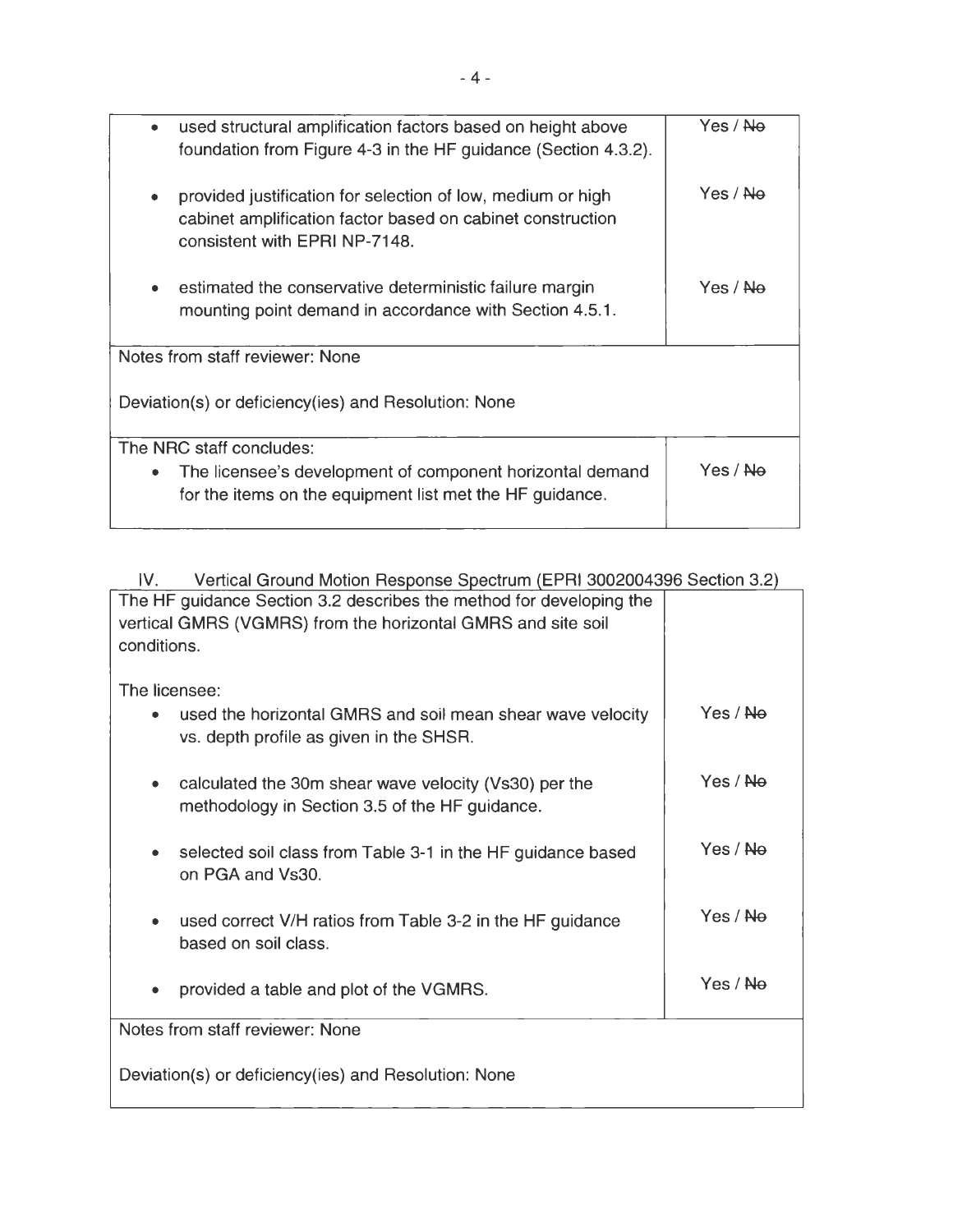| The NRC staff concludes:                                   |          |
|------------------------------------------------------------|----------|
| The licensee followed the HF guidance in calculating VGMRS | Yes / No |
| for use in HF confirmation.                                |          |
|                                                            |          |
|                                                            |          |

| Component Vertical Seismic Demand (EPRI 3002004396 Sections 4.3 and 4.4)<br>$V_{\odot}$ |                     |
|-----------------------------------------------------------------------------------------|---------------------|
| For each component location, the licensee must apply amplification                      |                     |
| factors to the peak vertical GMRS between 15 Hz and 40 Hz to                            |                     |
| determine the vertical demand for each component. The structural AF                     |                     |
| is given by Figure 4-4 in the guidance based on height above                            |                     |
| foundation. The cabinet AF is 4.7 for all cabinets based on the                         |                     |
| calculation in Appendix C of the HF guidance.                                           |                     |
| The licensee:                                                                           |                     |
|                                                                                         |                     |
| identified the peak vertical acceleration.                                              | Yes / <del>No</del> |
|                                                                                         |                     |
| used Figure 4-4 from the guidance to determine the structural<br>$\bullet$              | Yes / No            |
| amplification factor.                                                                   |                     |
|                                                                                         |                     |
| used the cabinet amplification factor of 4.7 per Appendix C of                          | Yes / No            |
| the HF guidance.                                                                        |                     |
|                                                                                         |                     |
| Notes from staff reviewer: None                                                         |                     |
|                                                                                         |                     |
| Deviation(s) or deficiency(ies) and Resolution: None                                    |                     |
|                                                                                         |                     |
| The NRC staff concludes:                                                                |                     |
| The licensee's development of the vertical demand for the<br>۰                          | Yes / No            |
| items on the equipment list met the guidance.                                           |                     |
|                                                                                         |                     |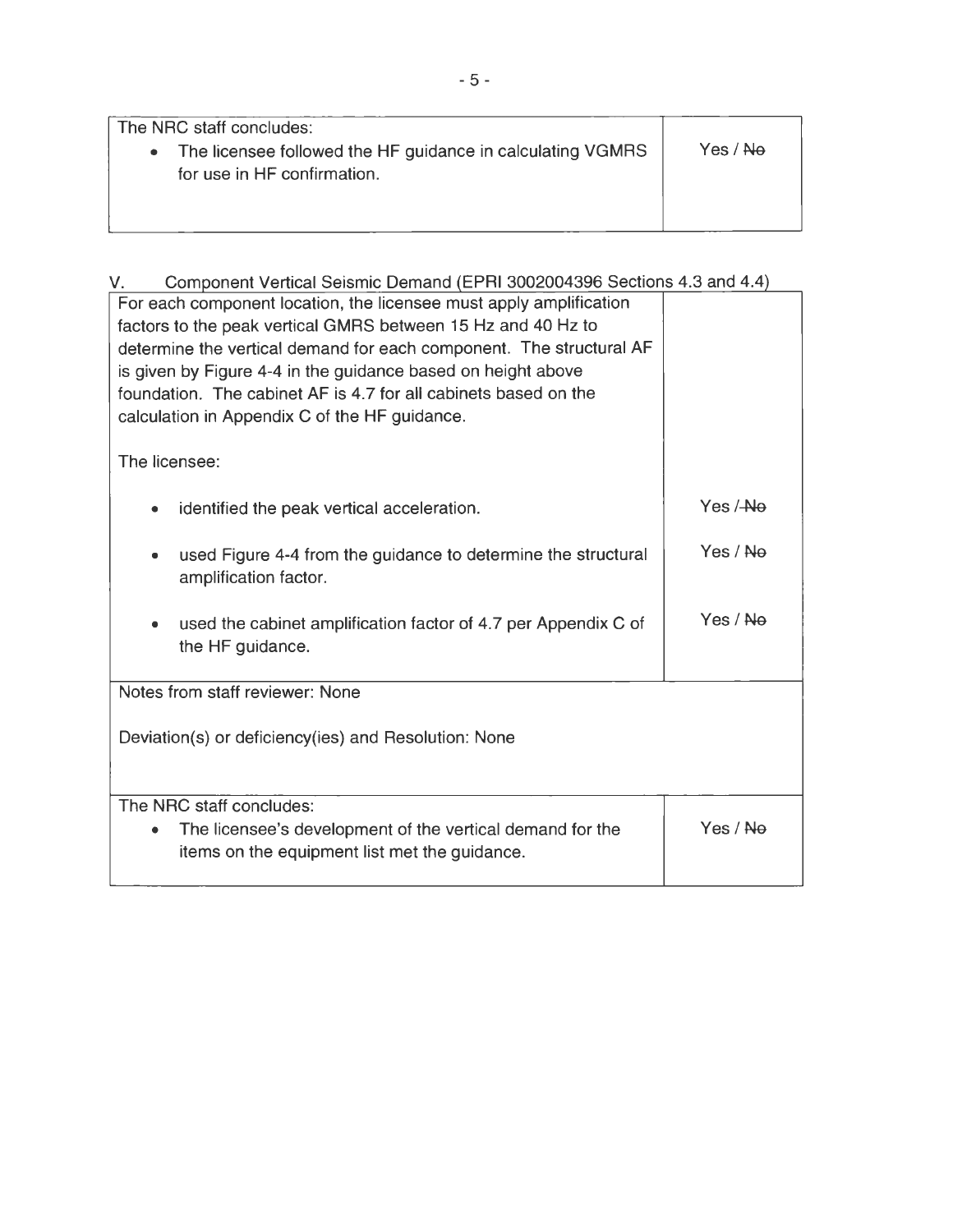| VI. | Component Capacity Evaluation and Comparison with Demand (EPRI 3002004396<br>Sections 4.5 and 4.6) |  |
|-----|----------------------------------------------------------------------------------------------------|--|
|     |                                                                                                    |  |

| The licensee:                                                                                                                            |               |  |
|------------------------------------------------------------------------------------------------------------------------------------------|---------------|--|
| used the maximum of the pair of demand values for the<br>۰<br>mounting point demand as described in Section 4.5.1 of the<br>HF guidance. | Yes / No / NA |  |
| selected the correct knockdown factor per Section 4.5.2 of the<br>۰<br>guidance and Table 4-2.                                           | Yes / No / NA |  |
| selected/justified the correct single axis correction factor.<br>۰                                                                       | Yes / Na / Na |  |
| clearly indicated component capacity demand ratio for each<br>۰<br>component (in the sample evaluations).                                | Yes / No / NA |  |
| results of demand vs. capacity are provided with identification<br>۰<br>of potential resolutions as needed.                              | Yes / No / NA |  |
| Notes from staff reviewer: None                                                                                                          |               |  |
| Deviation(s) or deficiency(ies) and Resolution: None                                                                                     |               |  |
| The NRC staff concludes:<br>The licensee's component capacity evaluation met the HF<br>۰<br>guidance.                                    | Yes /-Ne      |  |

#### VII. Resolution Options and High Frequency Report Requirements (EPRI 3002004396 Sections 4.6 and 4.7)  $\overline{\phantom{0}}$

| To resolve any relays not meeting the component capacity screening<br>criteria, the licensee:                                                 |                    |
|-----------------------------------------------------------------------------------------------------------------------------------------------|--------------------|
| proposed an adequate resolution for each item on the<br>۰<br>component list that has a capacity vs. demand ratio less than<br>one (outliers). | Yes <del>L</del> N |
|                                                                                                                                               |                    |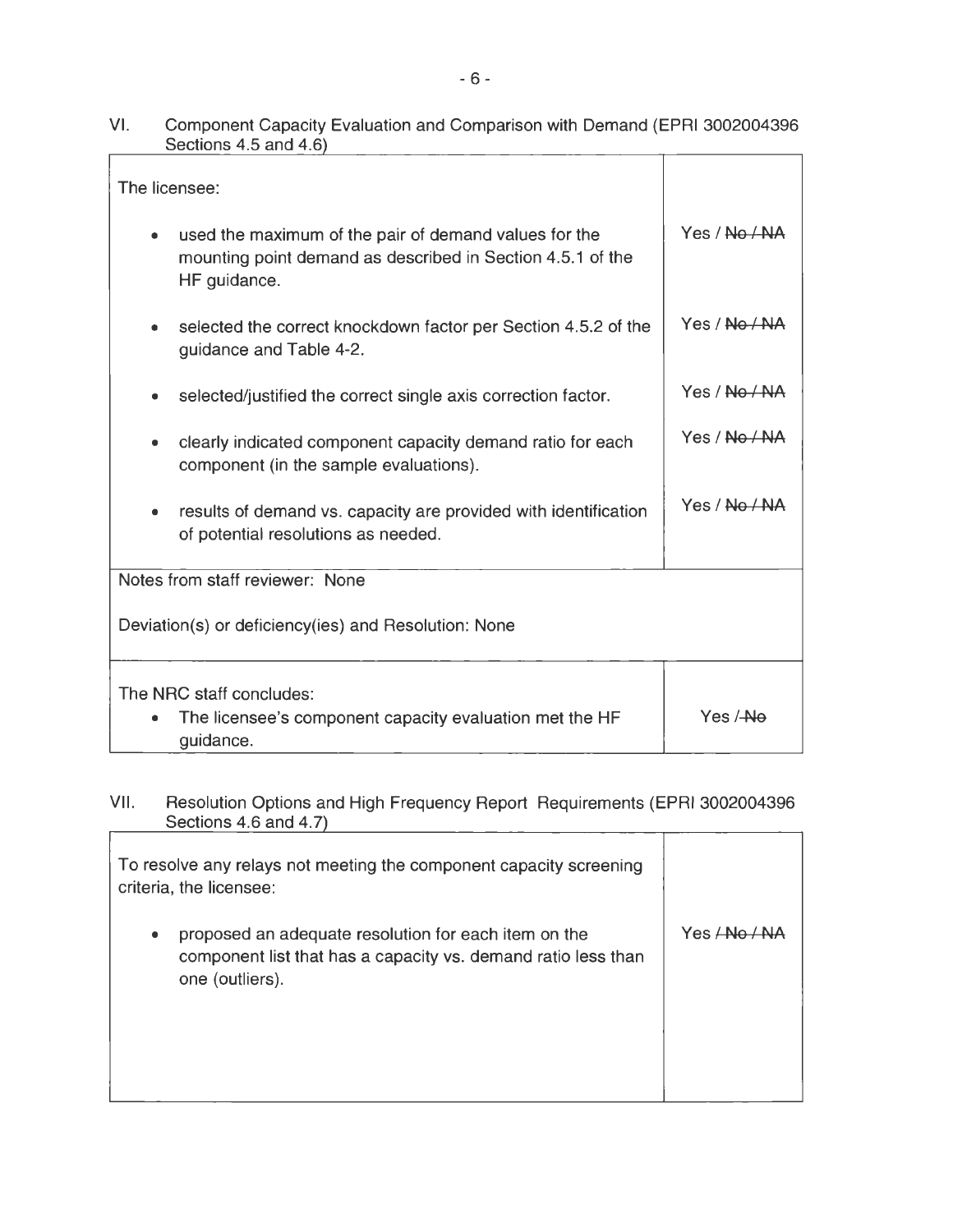| For plants that identified relays not meeting the component capacity<br>screening criteria, the licensee used one or more of the following<br>resolutions outlined in the guidance:                                                                                                         |                         |  |
|---------------------------------------------------------------------------------------------------------------------------------------------------------------------------------------------------------------------------------------------------------------------------------------------|-------------------------|--|
| identified additional component testing as a resolution.                                                                                                                                                                                                                                    | Yes / No ANA            |  |
| identified refined mounting point seismic demand estimates as<br>a resolution.                                                                                                                                                                                                              | Yes <del>/No / NA</del> |  |
| identified operator actions as a resolution.                                                                                                                                                                                                                                                | Yes / No ANA            |  |
| identified plant modifications as a resolution.                                                                                                                                                                                                                                             | Yes / No / AAA          |  |
| The HF confirmation report included these required elements not<br>previously identified in this checklist:                                                                                                                                                                                 |                         |  |
| provided a component resolutions schedule.                                                                                                                                                                                                                                                  | Yes ANo ANA             |  |
| provided representative calculations.                                                                                                                                                                                                                                                       | Yes / No / NA           |  |
| Notes from staff reviewer: 69 of 80 components evaluated had capacity greater than<br>demand. The remaining 11 components were successfully re-evaluated using an<br>alternate seismic calculation, as outlined in the HF guidance.<br>Deviation(s) or deficiency(ies) and Resolution: None |                         |  |
| The NRC staff concludes:<br>The licensee's proposed component resolution and report<br>content met the HF guidance.                                                                                                                                                                         | Yes / <del>No</del>     |  |

## VIII. Conclusions:

The NRC staff concludes that through the implementation of the HF guidance, the licensee identified and evaluated the HF seismic capacity of certain key installed plant equipment to ensure critical functions will be maintained following a seismic event up to the alternate GMRS submitted for the HF confirmation. As noted in the review checklist, the staff did not identify deviations or exceptions taken from the guidance and the licensee did not identify any necessary equipment modifications. The NRC staff further concludes that the licensee responded appropriately to Enclosure 1, Item 4 of the 50.54(f) letter, dated March 12, 2012, for Davis-Besse. The application of this staff review is limited to the HF confirmation as part of 50.54(f) letter.